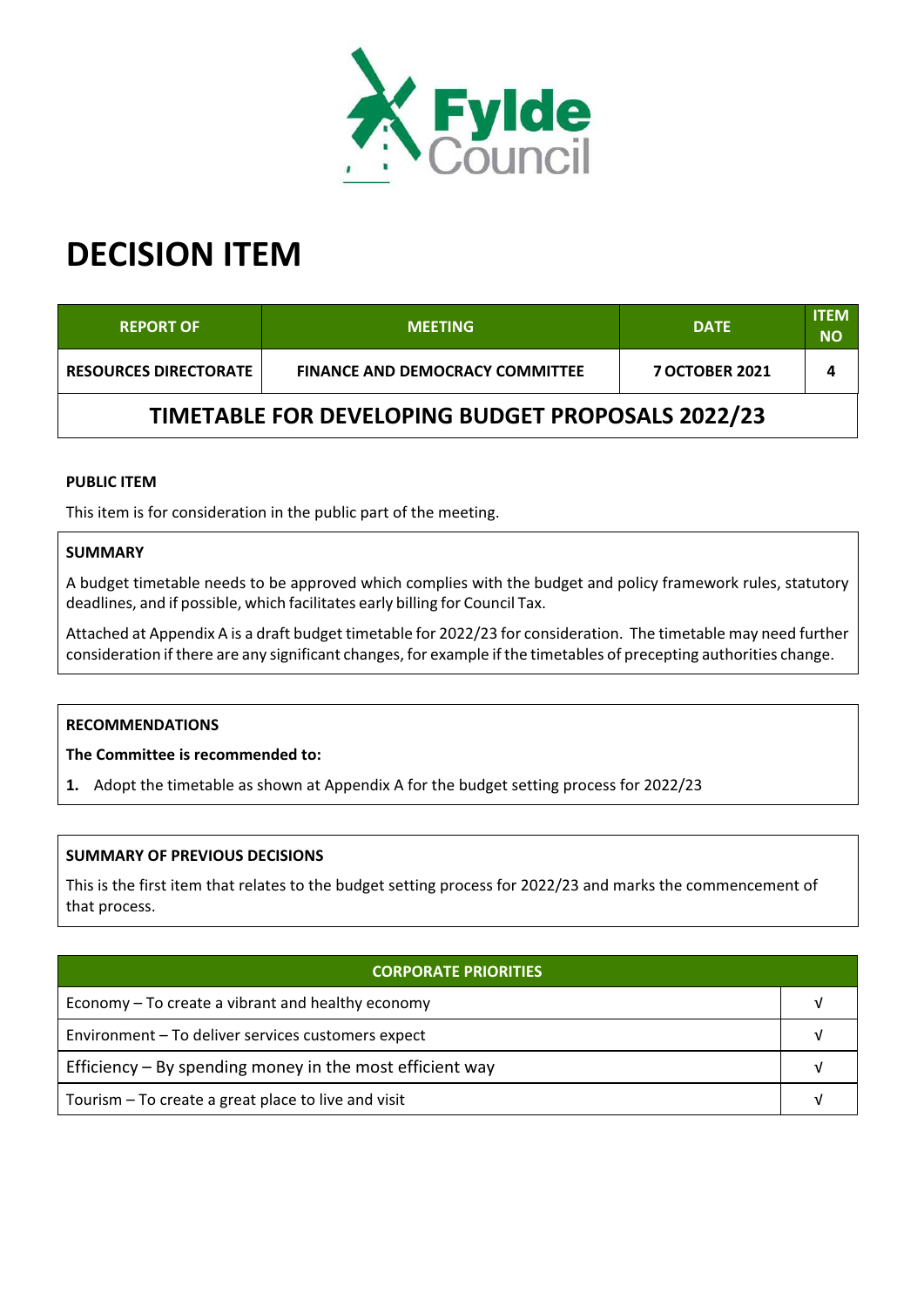#### **REPORT**

#### **1. INFORMATION**

- 1.1 The setting of the composite Council Tax can only be agreed after Lancashire County Council, the Police and Crime Commissioner for Lancashire and the Lancashire Combined Fire Authority have arrived at their respective precept requirements.
- 1.2 The statutory deadline by which all the precepting authorities have to determine their budget requirements is 28<sup>th</sup> February 2022. Currently the dates of the relevant meetings of each body are yet to be confirmed.
- 1.3 The timetable set out in Appendix A includes key budget decision dates and proposed timescales for a budget consultation processto be undertaken.
- 1.4 In light of the above it is proposed that if all information on precepts is available, the Budget decision will be taken at Budget Council on 3rd March 2022.
- 1.5 If the budget cannot be set and Council Tax charges determined by 3<sup>rd</sup> March 2022, it is likely that a Council Tax instalment date of 1<sup>st</sup> April 2022 may not be achieved with a resultant financial loss to the Council. The statutory deadline to set the Council Tax amounts for 2022/23 is 11<sup>th</sup> March 2022. Failure to set a Council Tax by the deadline is likely to have a financial impact on the Council and will be in breach of the statutory process.

#### **2 CONSULTATION**

2.1 As in previous years there will be a period of consultation on budget proposals ahead of the annual council tax setting meeting, including with representatives of business rate payers as required by the Local Government Finance Act 1992. There should also be meaningful consultation with those people who may be affected by any proposals in particular where they involve the discontinuance of a service. Detailed or specific consultation may be part of a proposal and follow after an in‐principle decision is made.

| <b>IMPLICATIONS</b>                     |                                                                                                            |  |
|-----------------------------------------|------------------------------------------------------------------------------------------------------------|--|
| Finance                                 | The financial implications are contained within the body of the<br>report.                                 |  |
| Legal                                   | Timetable in place to ensure annual budget for 2022/23 is set with<br>statutory and legislative guidelines |  |
| <b>Community Safety</b>                 | None arising from this report                                                                              |  |
| Human Rights and Equalities             | None arising from this report                                                                              |  |
| Sustainability and Environmental Impact | None arising from this report                                                                              |  |
| Health & Safety and Risk Management     | None arising from this report                                                                              |  |

| <b>LEAD AUTHOR</b>                                | <b>CONTACT DETAILS</b> | <b>DATE</b>    |
|---------------------------------------------------|------------------------|----------------|
| Paul O'Donoghue<br><b>Chief Financial Officer</b> | 01253 658566           | September 2021 |

|                  | <b>BACKGROUND PAPERS</b> |                                |
|------------------|--------------------------|--------------------------------|
| Name of document | Date                     | Where available for inspection |
| N/a              | N/a                      | N/a                            |

Attached Documents: Appendix A ‐ TIMETABLE FOR DEVELOPING BUDGET PROPOSALS 2022/23